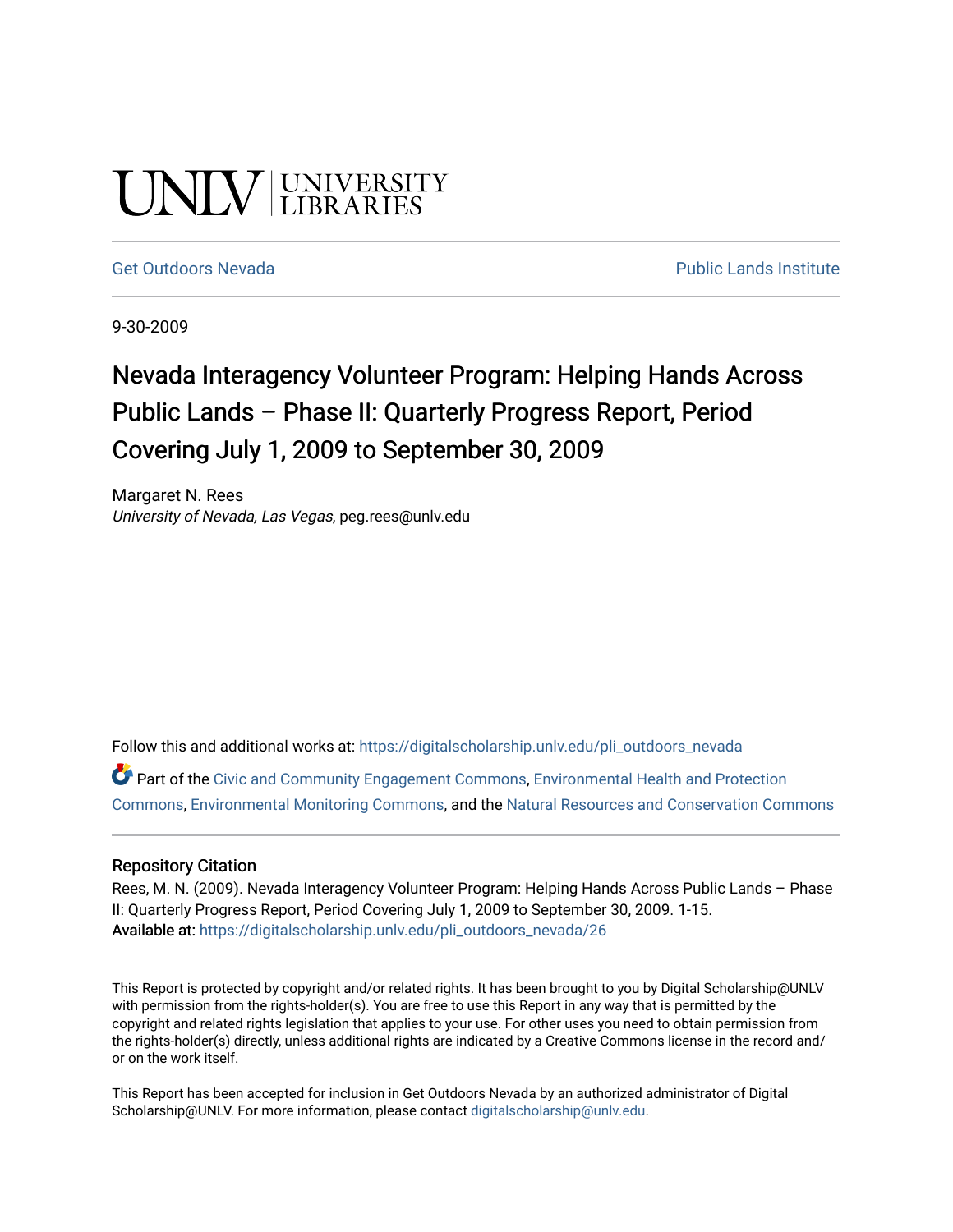

### **QUARTERLY PROGRESS REPORT**

University of Nevada, Las Vegas Period Covering July 1, 2009 to September 30, 2009

Cooperative Agreement Number H8R07060001 Task Agreement Number J8R07070001

Nevada Interagency Volunteer Program: Helping Hands Across Public Lands – Phase II

#### **Executive Summary**

- The number of records in the volunteer database increased by 494, a 6% increase over last quarter. The database currently contains 6,720 records.
- Website activity increased, recording an average of 108,627 hits per month, an increase of 32% from last quarter, with an average of 12,415 pages viewed per month.
- Two corporations (Whole Foods and The Mirage) were contacted as part of the corporate mobile open house.
- National Public Lands Day was advertised through a daily memo to all 3000+ staff members of The Mirage.
- Preparations for the volunteer recognition banquet continued.

#### **Summary of Attachments**

• IVP team meeting agendas

#### **Task 1. Refine and maintain a quality Web-based volunteer database.**

The Volgistics volunteer database is now populated with 6,720records. *(See Figure 1 on next page)*. The number of volunteers in the database increased 6% over the quarter.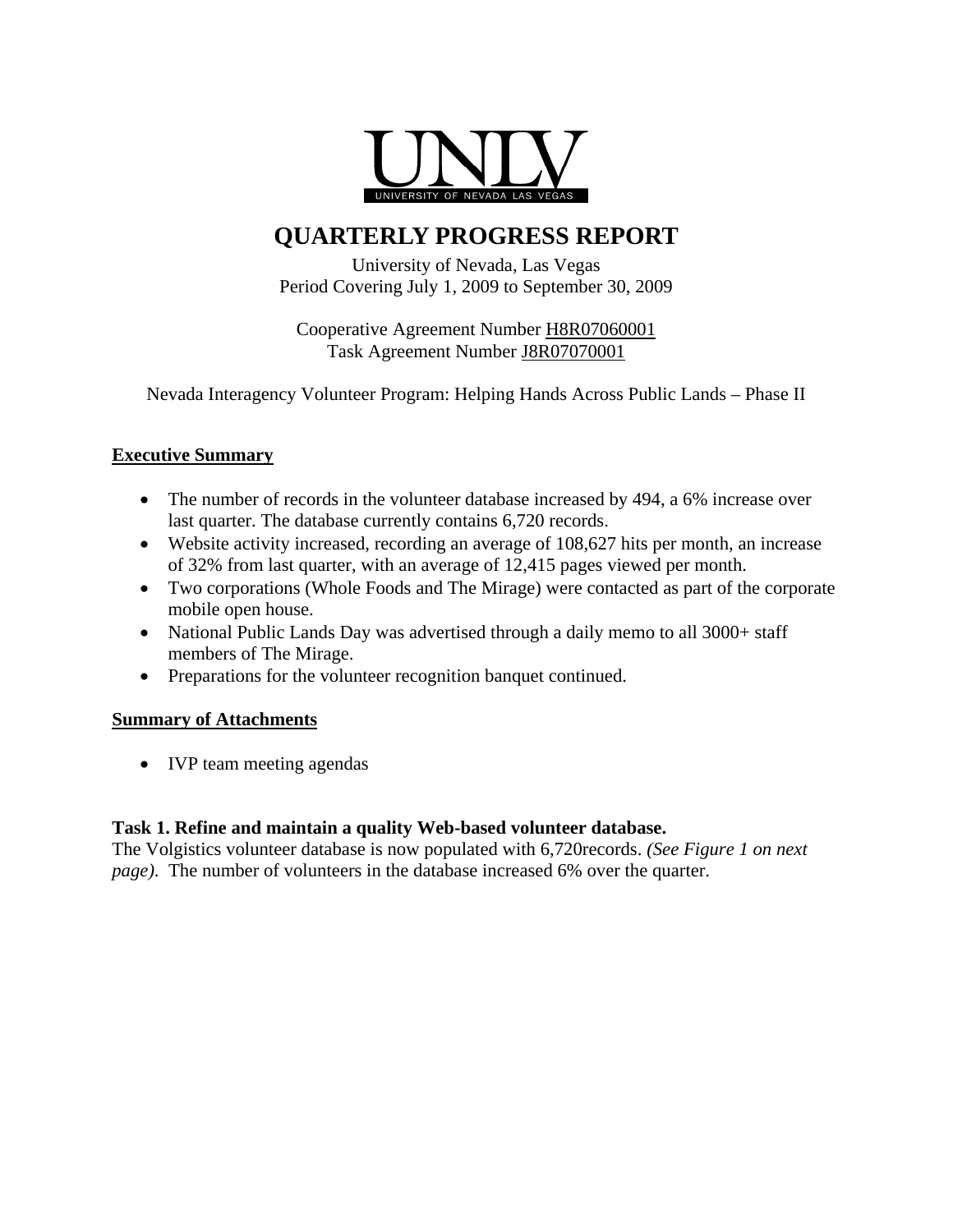

**Fig. 1 above shows increase in number of records in the database of volunteers.** 

#### **Task 2. Manage, update, and administer an IVP Website.**

Average website activity increased; results are as follows:

- An average of 108,627 hits per month, an increase of 32% over the average for last quarter.
- An average of 12,415 pages viewed per month, an increase of 113% over the average for the previous quarter. (See Fig. 2 below.)



**Fig. 2 Get Outdoors Nevada Website Activity**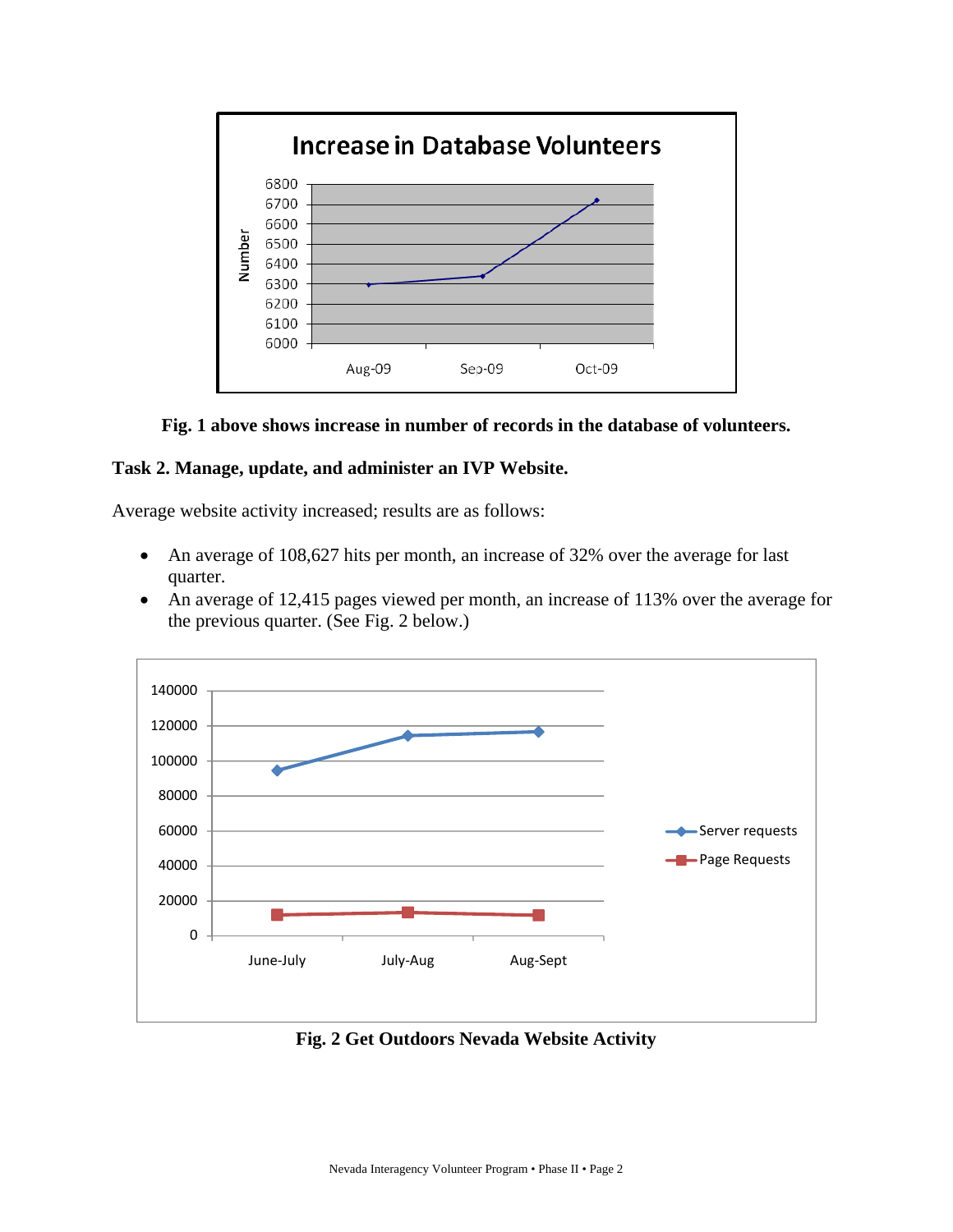#### **Task 3. Evaluate and revise, as appropriate, Standard Operating Procedures (SOPs) for all areas of interagency volunteer management.**

In addition to three regularly scheduled meetings, the Interagency Volunteer Team (IVP) met throughout the quarter to further develop the trainings and events scheduled for the quarter, to prepare for the SNAP board assessment and to begin planning for the recognition banquet. Agendas for the regularly scheduled meetings are located in the appendix.

The IVP team reported their successes, lessons learned, and plans for the future during their assessment by the SNAP board. Preparation for this assessment provided the team with an opportunity to reflect upon what has worked well and how the IVP team can continue to expand their effectiveness. The information provided to the SNAP board during the assessment is located in the appendix.

#### **Task 4. Evaluate and update strategies and tools for volunteer recruitment.**

As the need for operational volunteers increases the IVP team has re-examined their recruiting strategies which largely focused on attracting attendance to one-time volunteer events. The team decided to target their messaging campaign at recruiting volunteers to fill on-going positions. To ensure the messaging reached the appropriate audiences the team distributed an online survey to individuals in their agencies, gathering information about specific agency operational volunteer needs. The appendix contains a copy of the survey. Results were analyzed by the team and shared with Aztec Communications and Brown and Partners to facilitate the development of marketing materials and media buys that would reach the appropriate audience. The operational volunteer recruitment will begin in the fourth quarter of fiscal year 2009 to prepare for the fall volunteer season.

In addition, 2 community outreach events were attended. Staffed by the Public Lands Institute, these events are an opportunity to personally meet and recruit new people to volunteering with Get Outdoors Nevada. Table 1 contains a summary of the contacts made.

| Date     | Fair Name                       | Total Signed up |
|----------|---------------------------------|-----------------|
| 09/03/09 | <b>Rebel Service Gives Back</b> |                 |
| 09/07/09 | New UNLV Staff/Faculty Fair     | 20              |
| Total    | Total event: 2                  | Total: 35       |

#### **Table 1. Community Outreach Attendance –July - September**

**Table 1 shows the number of contacts made at community outreach events and the mailing list sign ups that resulted from these contacts.** 

#### **Task 5. Support Agency Departments and SNAP Teams with conservation projects that require volunteer workforce on the public lands.**

The IVP team continues to work with other SNAP teams to provide logistical support for volunteer events. The Public Lands Institute provided support for the following events which are summarized in Table 2 below.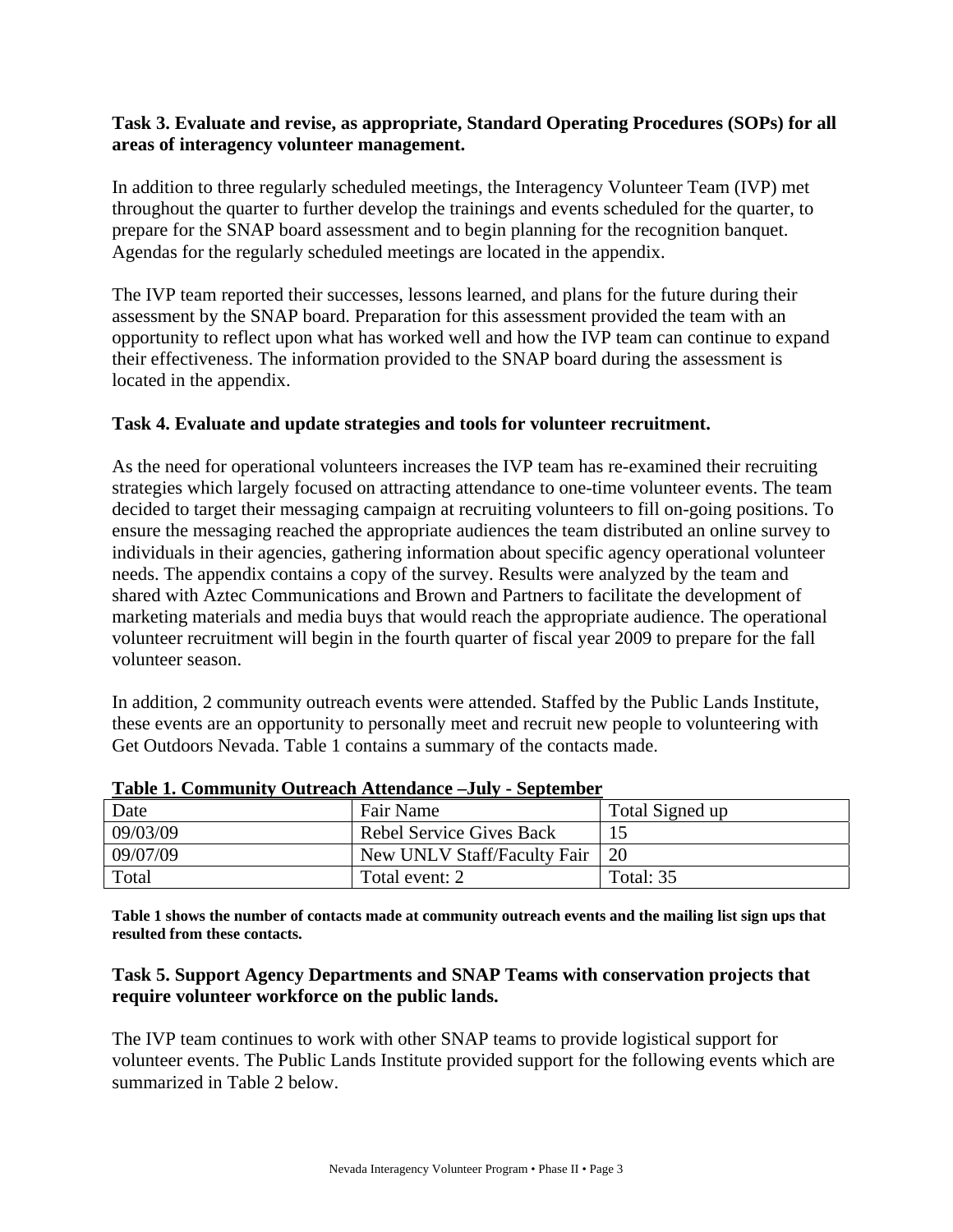#### **Spring Mountain Sweep the Peak Monthly Event**

July 11, 2009 **-** Spring Mountains - USFS 32 volunteers helped the USFS remove 63 bags of trash from a fuel reduction area in Lee Canyon.

#### **Spring Mountain Sweep the Peak Monthly Event**

August 8, 2009 **-** Spring Mountains – USFS

21 volunteers removed 150 pounds of trash from the Hilltop Road area in the Spring Mountains National Recreation Area

#### **Spring Mountain Sweep the Peak Monthly Event**

September 12, 2009 **-** Spring Mountains – USFS

19 volunteers removed 800 pounds of trash from the Harris Springs Road area in the Spring Mountains National Recreation Area

#### **National Public Lands Day**

September 12, 2009 **-** Spring Mountains National Recreation Area **-** USFS

The United States Forest Service celebrated National Public Lands Day a few days early. 28 volunteers collected six lbs. of wax currant seeds and 1.5 lbs of nodding brome seed heads

#### **Conservation Transfer Area (CTA) Clean-Up**

September 19, 2009 - Conservation Transfer Area (CTA) – North End of Decatur Rd. Las Vegas - BLM

Bureau of Land Management continued their clean-up efforts at the Conservation Transfer Area (CTA) located on the north end of Decatur Rd. in Las Vegas where 23 volunteers cleaned up 85 cubic yards of household as well as construction debris.

#### **National Public Lands Day - Boulder Harbor**

September 26, 2009 - Lake Mead National Recreation Area - NPS

As a part of National Public Lands Day, 94 volunteers picked up 18 cubic yards of trash and debris from the area, plus 1200 lbs of glass in three hours.

#### **National Public Lands Day - Gold Butte**

September 26, 2009 - Gold Butte -Falling Man - BLM

BLM held an event in partnership with the Friends of Gold Butte in the Gold Butte Area of Critical Environmental Concern (ACEC). There were 40 volunteers whom split into 3 groups. Within 4 hours, one group had planted approximately 50 Creosote and Mormon Tea seedlings and transplanted 30 Barrel Cacti and Beavertail Cacti. Another group had built a 300 foot hiking trail that leads into a popular hiking area. The last group had installed 300 feet of split rail fence around a new parking area at the trail head.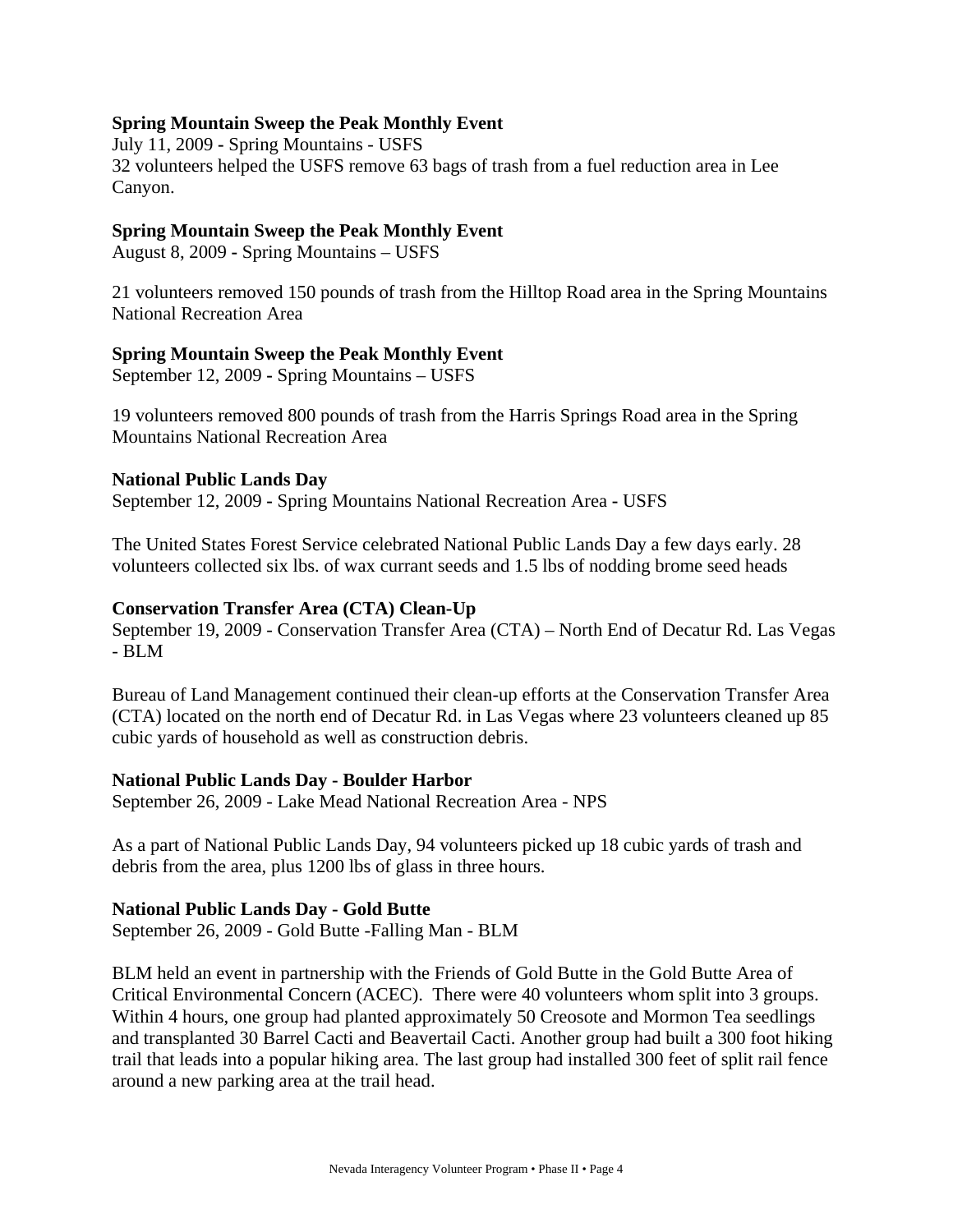#### **National Public Lands Day – Red Rock Canyon**

September 26, 2009 - Red Rock Canyon - BLM

In partnership, BLM and Friends of Red Rock, completed a goal of eradicating unauthorized OHV trails. 10 routes were visibly eliminated. The eradication efforts covered approximately 1.5 miles and consisted of vertical mulching, installing Carsonite signage as well as installing physical barriers. Two youth groups and several adult groups collected trash from multiple areas – these efforts filled a large Republic Services dumpster with building refuse, what appeared to be parts of a boat, bedsprings, computer components and a great deal of trash

#### **National Public Lands Day – Ash Meadows**

September 26, 2009 - Ash Meadows - USFWS

In celebration of National Public Lands Day the US Fish and Wildlife Service conduct a planting at Ash Meadows. 24 volunteers planted approximately 500 Alkali sacaton plants.

#### **National Public Lands Day** – **Jean Dry Lake Area**

September 26, 2009 **-** Jean Dry Lake Area - BLM

In recognition and celebration of National Public Lands Day the Bureau of Land Management worked with Boy Scout Troop 949 and the Nevada Rangers Shooting Club and conducted a large scale clean-up at the Jean Dry Lake Area. This area is riddled with spent shotgun casings and shot up debris (i.e., Jacuzzi tub, wood, household items). They were able to clean three shoot sites and removed 80 cubic yards of debris.

#### **National Public Lands Day – Alan Bible Visitor Center**

September 26, 2009 - Alan Bible Visitor Center (ABVC), Lake Mead National Recreation Area - NPS

With the help of 6 volunteers, the group began by removing rocks and vegetation. Once that was complete the 15 year old liner was removed. Once everything was removed from the 19 x 15 foot pond, the volunteers laid the new liner down and began filling the pond. The line held the water. Plants were replaced and then the rocks rolled back into to their new home. Volunteers successfully completed the project in 4 hours.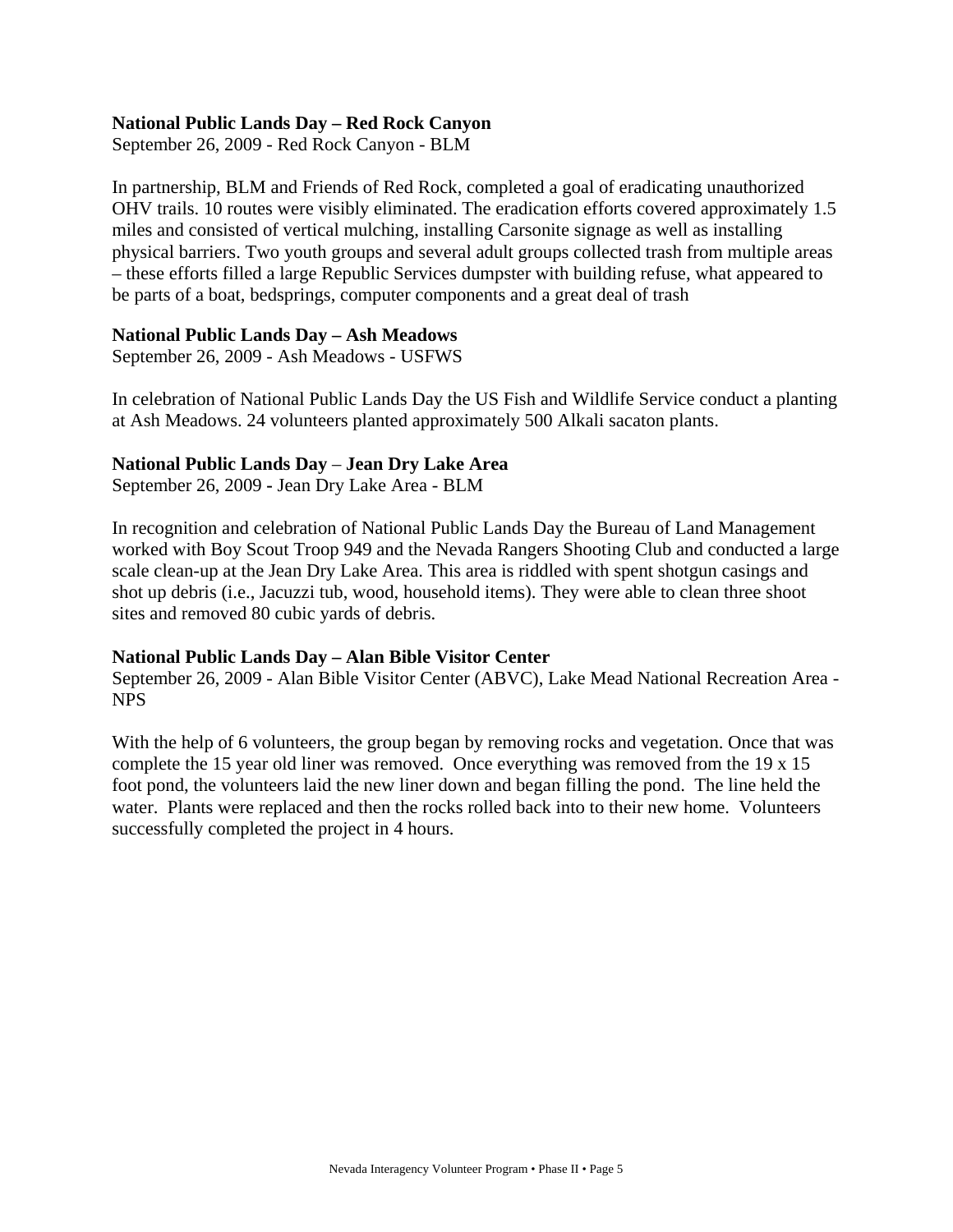| Date      | Agency       | Location                                                                                        | Nature of<br>Work                             | Number of<br>Volunteers | Accomplishments                                                                                          | Total<br>Volunteer<br>Hours |
|-----------|--------------|-------------------------------------------------------------------------------------------------|-----------------------------------------------|-------------------------|----------------------------------------------------------------------------------------------------------|-----------------------------|
| 7/11/2009 | <b>USFS</b>  | Spring Mountain                                                                                 | Clean Up                                      | 33                      | 63 bags of trash<br>removed.                                                                             | 66                          |
| 8/8/2009  | <b>USFS</b>  | <b>Spring Mountain</b>                                                                          | Clean Up                                      | 29                      | 150 pounds of trash<br>removed.                                                                          | 58                          |
| 9/12/09   | <b>USFS</b>  | <b>Spring Mountain</b>                                                                          | Clean Up                                      | 19                      | 800 pounds of trash<br>removed.                                                                          | 38                          |
| 9/12/2009 | <b>USFS</b>  | Spring Mountain                                                                                 | Seed<br>Collection                            | 28                      | Collected six lbs. of<br>wax currant seeds<br>and 1.5 lbs of<br>nodding brome seed<br>heads              | 112                         |
| 9/19/2009 | <b>BLM</b>   | Conservation<br><b>Transfer Area</b><br>(CTA) – North<br><b>End of Decatur</b><br>Rd. Las Vegas | <b>CTA Desert</b><br>Clean up                 | 23                      | Cleaned up 85 cubic<br>yards of household<br>as well as<br>construction debris                           | 103                         |
| 9/26/2009 | <b>BLM</b>   | Jean Dry Lake<br>Clean up                                                                       | Clean Up                                      | 43                      | Cleaned three shoot<br>sites and removed 80<br>cubic yards of debris.                                    | 193                         |
| 9/26/2009 | <b>BLM</b>   | <b>Red Rock</b><br>Canyon                                                                       | Clean Up                                      | 67                      | Eradicated 10<br>unauthorized OHV<br>trails and filled a 35<br>cubic yd dumpster.                        | 350                         |
| 9/26/2009 | <b>USFWS</b> | Ash Meadows                                                                                     | <b>Native Seed</b><br>Planting                | 24                      | 500 Alkali sacaton<br>plants planted.                                                                    | 72                          |
| 9/26/2009 | <b>NPS</b>   | Lake Mead<br>National<br><b>Recreation Area</b>                                                 | Litter Clean<br>Up                            | 94                      | Picked up 18 cubic<br>yards of trash and<br>debris, and 1200 lbs<br>of glass                             | 282                         |
| 9/26/2009 | <b>NPS</b>   | Alan Bible<br>Center<br>Restoration                                                             | Restoration                                   | 6                       | Removed old 19 x 15<br>ft. pond liner and<br>replaced with a new<br>liner                                | 24                          |
| 9/26/2009 | <b>BLM</b>   | NPLD Golden<br><b>Butte</b>                                                                     | Site<br>restoration &<br>trail<br>maintenance | 40                      | Planted 50 seedlings<br>and transplanted 30<br>Cacti, built 300 ft. of<br>fence, and 300 ft. of<br>trail | 160                         |
| Totals    |              |                                                                                                 | # of events 11                                | 406                     |                                                                                                          | 1458                        |

**Table 2. 2009 IVP Volunteer Events –July - September**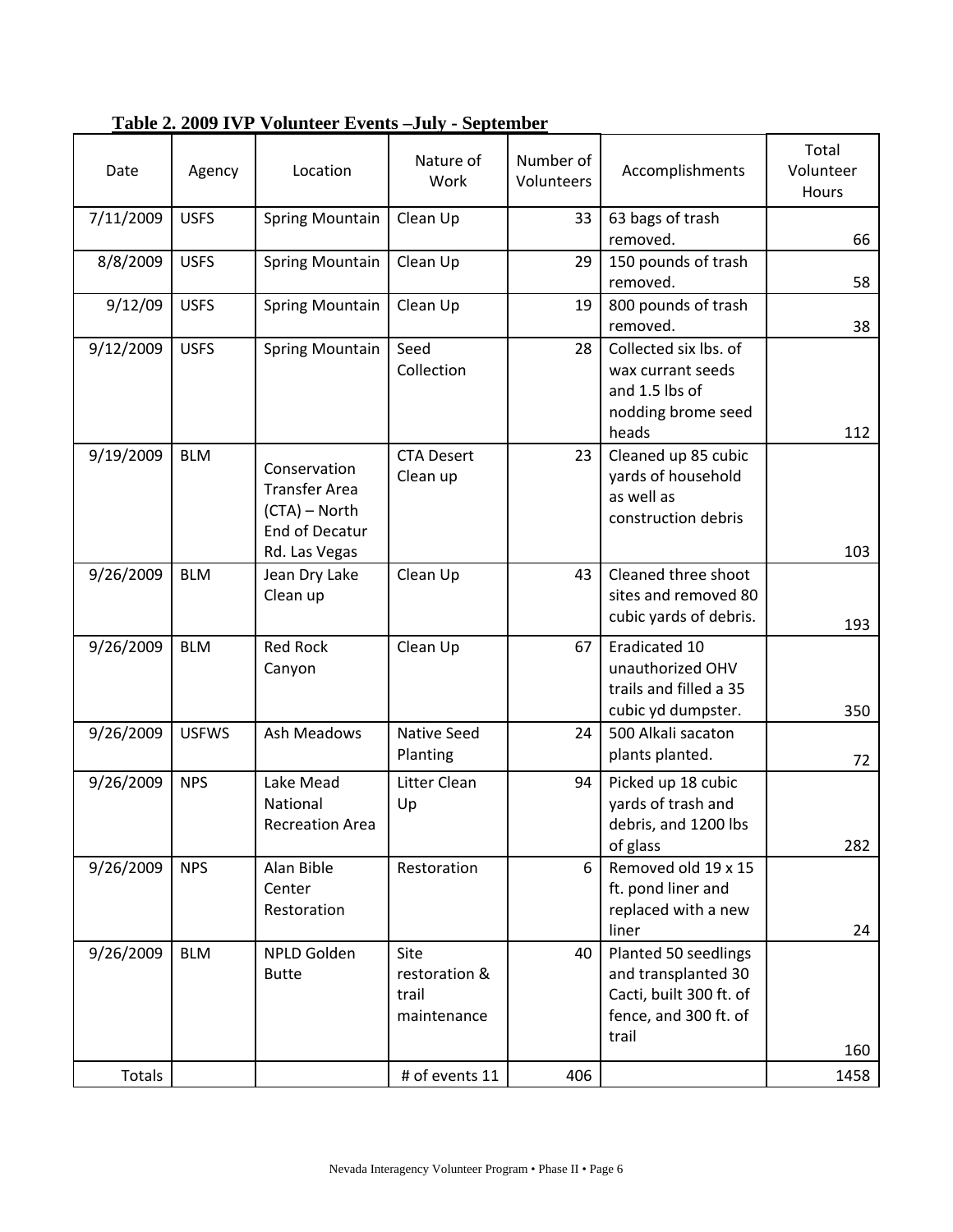**Table 2 shows the details of the types of events that were conducted with the assistance of the IVP team from July to September, 2009** 

#### **Task 6. Evaluate, refine, enhance, and deliver interagency volunteer orientation and training program.**

Two trainings were held this quarter. Table 3 summarizes the trainings offered.

- $\bullet$  3 volunteers attended the GPS training on September  $8<sup>th</sup>$  event
- $\bullet$  4 volunteers attended the tortoise information session on September 16<sup>th</sup> event

| Date/Time                   | Event Name              | Location                            | Description |
|-----------------------------|-------------------------|-------------------------------------|-------------|
| <b>Tuesday, September 8</b> | <b>GPS 101</b>          | <b>REI Boca Park Community Room</b> | Volunteer   |
| 7:00 PM                     |                         |                                     | enrichment  |
| <b>Wednesday, September</b> | <b>Desert Tortoises</b> | <b>REI</b> Henderson                | Volunteer   |
| 16                          |                         |                                     | enrichment  |
| 7:00 PM                     |                         |                                     |             |

#### **Table 3. April – June 2009 Trainings**

**Table 3 shows the details of the types of trainings that were scheduled by agencies in April - June of 2009.** 

#### **Task 7. Identify possible grant and donation opportunities to help support and sustain the program.**

Public relations and outreach activities, as well as opportunities to develop new collaborative community partnerships and relationships included the following:

- Approved purchase of backdrop and tablecloths to be used at outreach events. Approved copy for radio ads to be run on public radio stations and select country radio stations. Approved design for black and white ads to be run in local newspapers. All ads are designed to recruit volunteers to apply for volunteer positions.
- Development of a portfolio of materials that served as a mobile open house to provide information about volunteering through Get Outdoors Nevada to local businesses and corporations. Information about sponsoring events will be included in the materials.
- Reached out to several for-profit businesses. Met with two (Whole Foods  $&$  The Mirage) to discuss opportunities for volunteer promotions as part of the mobile open house.
- National Public Lands Day was advertised through a daily memo to all 3000+ staff members of The Mirage. This encouraged individuals to visit getoutdoorsnevada.org for more information. This was published for 7 consecutive days the week leading to National Public Lands Day (September 26).
- Researched various leads on possible grant opportunities based on innovative environmental programs and neighborhood builders.

#### **Task 8. Plan and implement volunteer recognition initiatives and events.**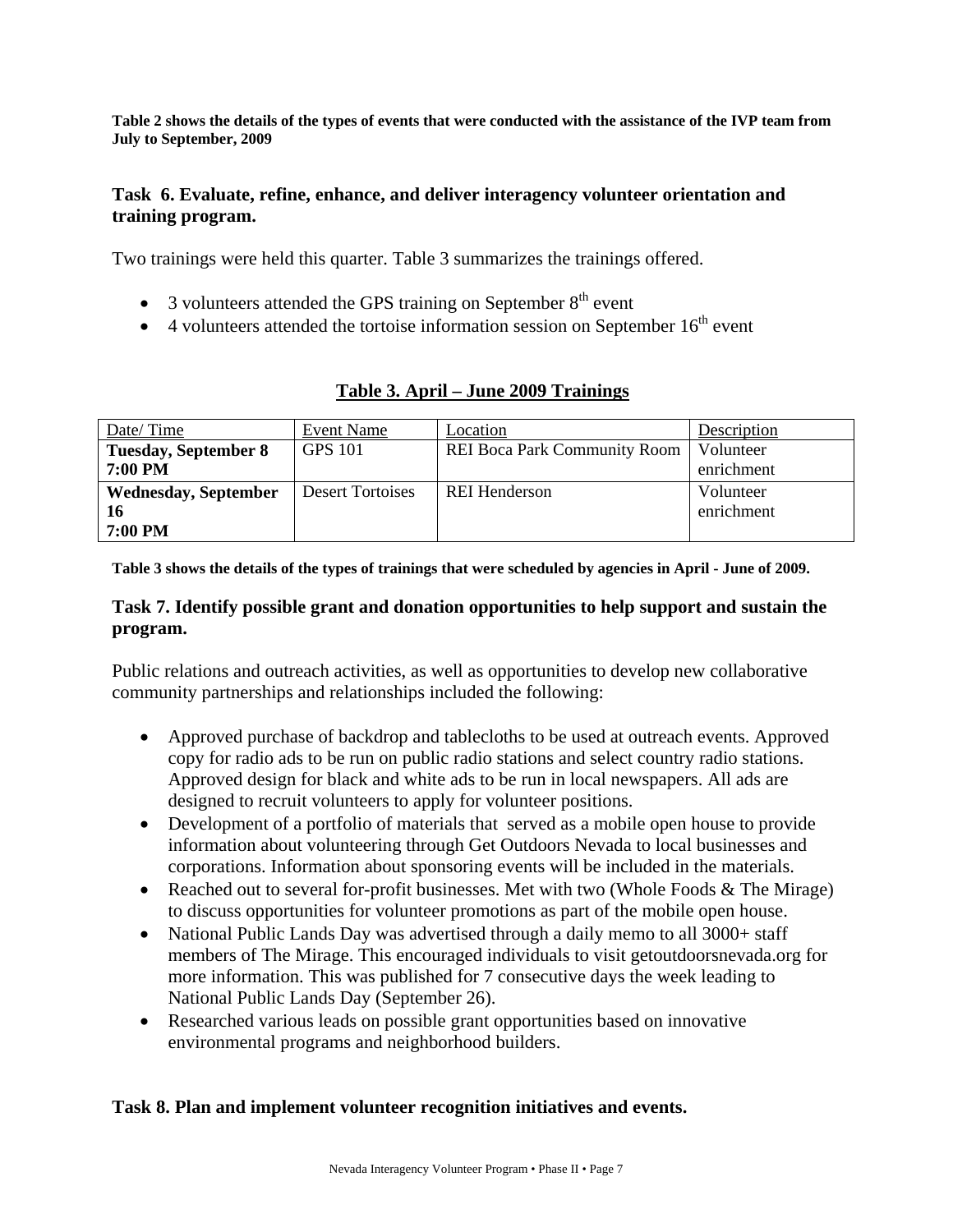Preparations for the volunteer banquet continued. Dancers and a storyteller from the Pauite nation were contracted to perform. Invitations were sent out and nominations for volunteer awards were collected.

Submitted by:

Margaret N. Rees, Principal Investigator

Date: September 30, 2009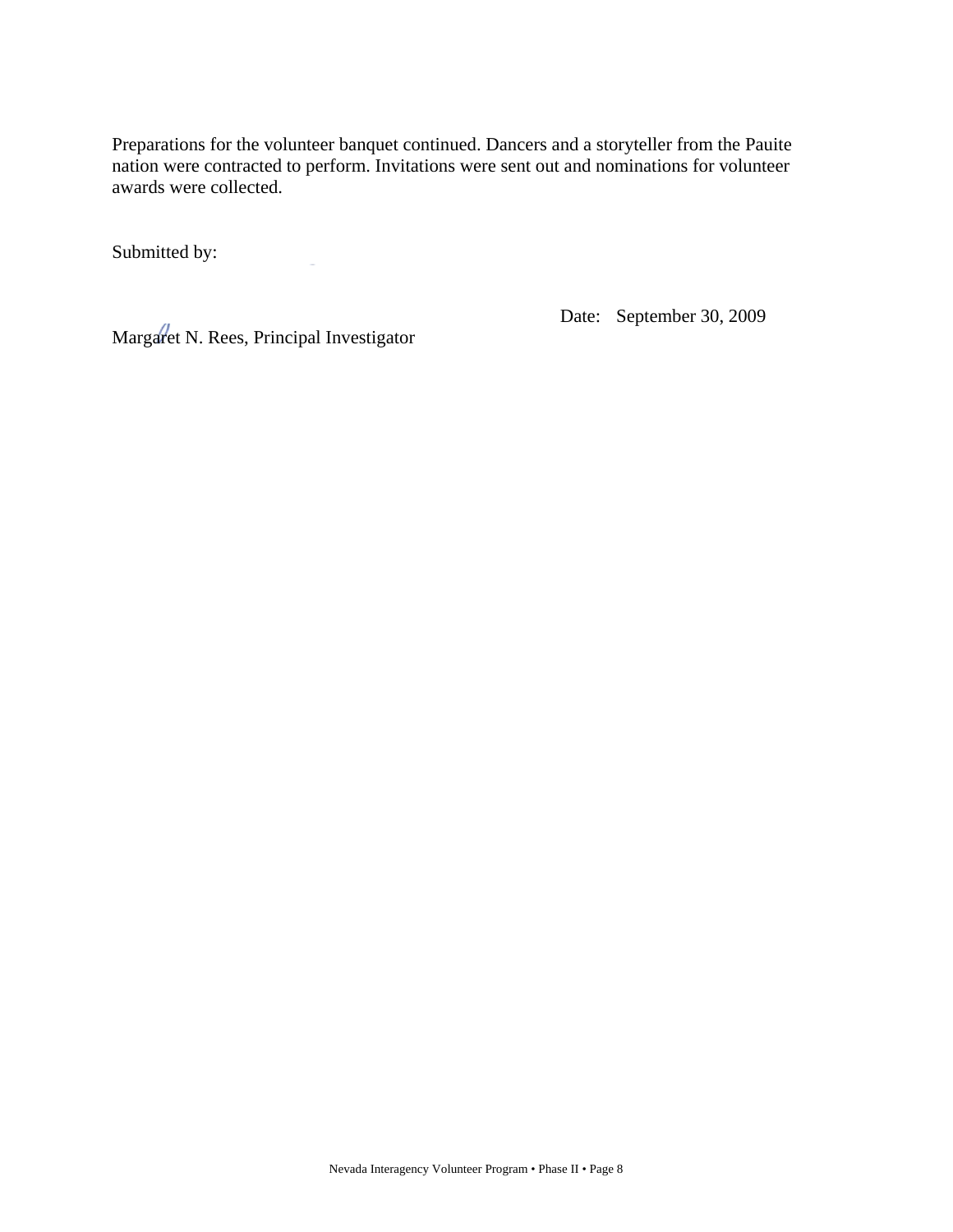### **Attachments**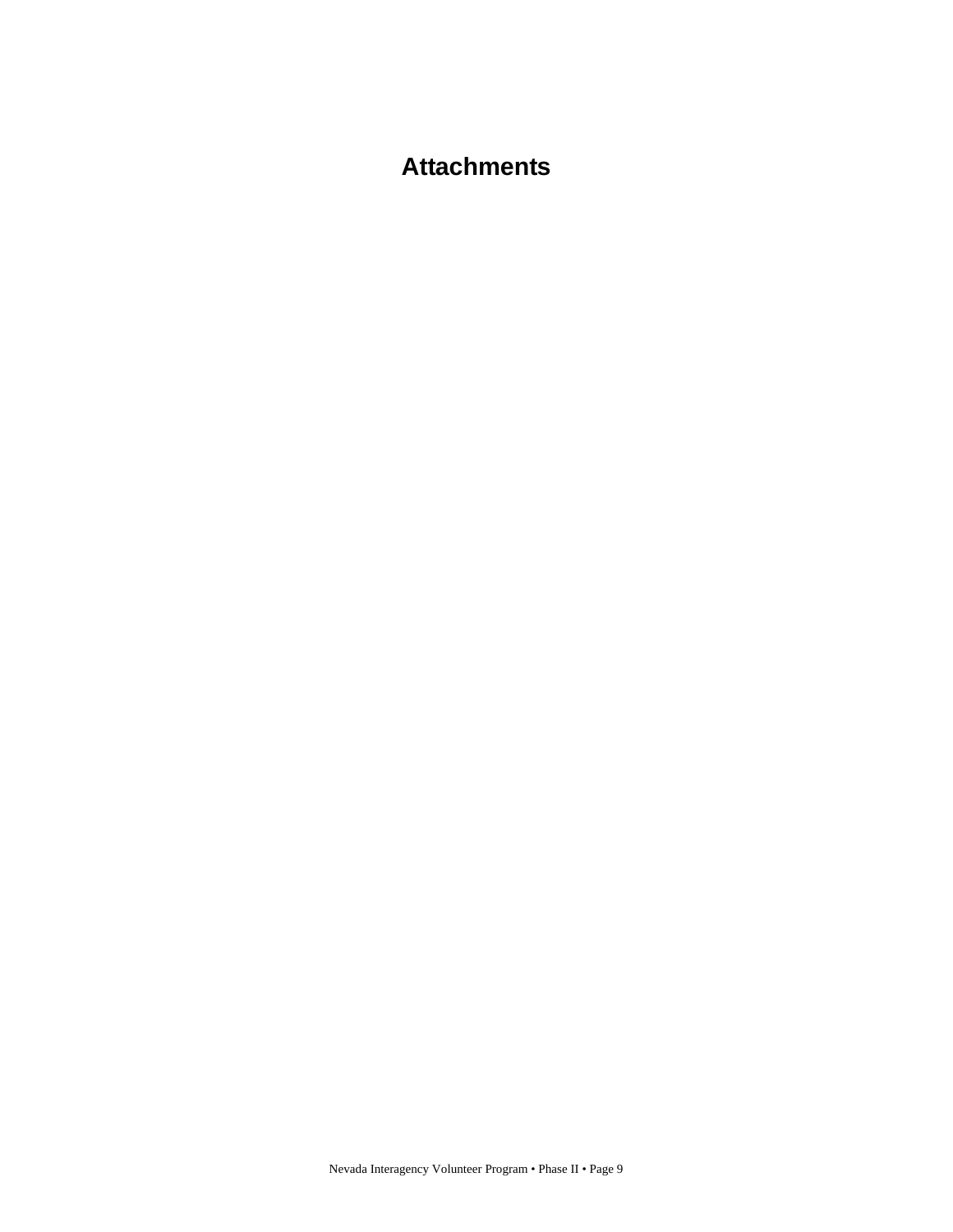| Date:      | July 10, 2009                                                                          |
|------------|----------------------------------------------------------------------------------------|
| Location:  | NPS HQ Conference Room                                                                 |
|            | Meeting Called By: Nancy Bernard (NPS) & Dan Chase (PLI), Beth Barrie (PLI - by phone) |
| Attendees: | Mark Tanaka-Sanders/ Jim Cribbs (BLM), Jim Hurja (USFS), Angelina Yost<br>(USF&WS)     |
| Guests:    | LaNelda Rolley; Aztec Communications                                                   |

| $9:00 - 10:00$  | <b>Marketing</b><br>Nancy/LaNelda/Aztec<br>Team to review and decide on how to proceed with marketing direction for IVP &<br>Display ideas for review                                                         |
|-----------------|---------------------------------------------------------------------------------------------------------------------------------------------------------------------------------------------------------------|
| 10:00-10:15     | <b>Break</b>                                                                                                                                                                                                  |
| $10:15 - 10:45$ | <b>Banquet</b><br>Tammy<br>Discuss and agree on invitations, centerpieces, program review, give aways                                                                                                         |
| $10:45 - 12:00$ | <b>IVP Events for FY 2010</b><br>Nancy<br>IVP to bring list of events they would like to hold on their agency land. Team will have a solid<br>calendar of fall events with a tentative list of Spring events. |
| $12:00 - 12:30$ | Lunch (please bring or go get something you can bring back to eat while<br>we are still planning events)                                                                                                      |
| $12:30 - 1:30$  | <b>IVP Events for FY 2010 Continued</b>                                                                                                                                                                       |
| $1:30 - 2:00$   | <b>SNAP.gov and IVP Website</b><br>Nancy<br>Team to review SNAP.gov & need team member to take on the task of writing text of IVP<br>section to make it more personal                                         |

### **Action Items**

**Please bring your 2009 and 2010 calendar for planning purposes. I will have a few if you don't have one.**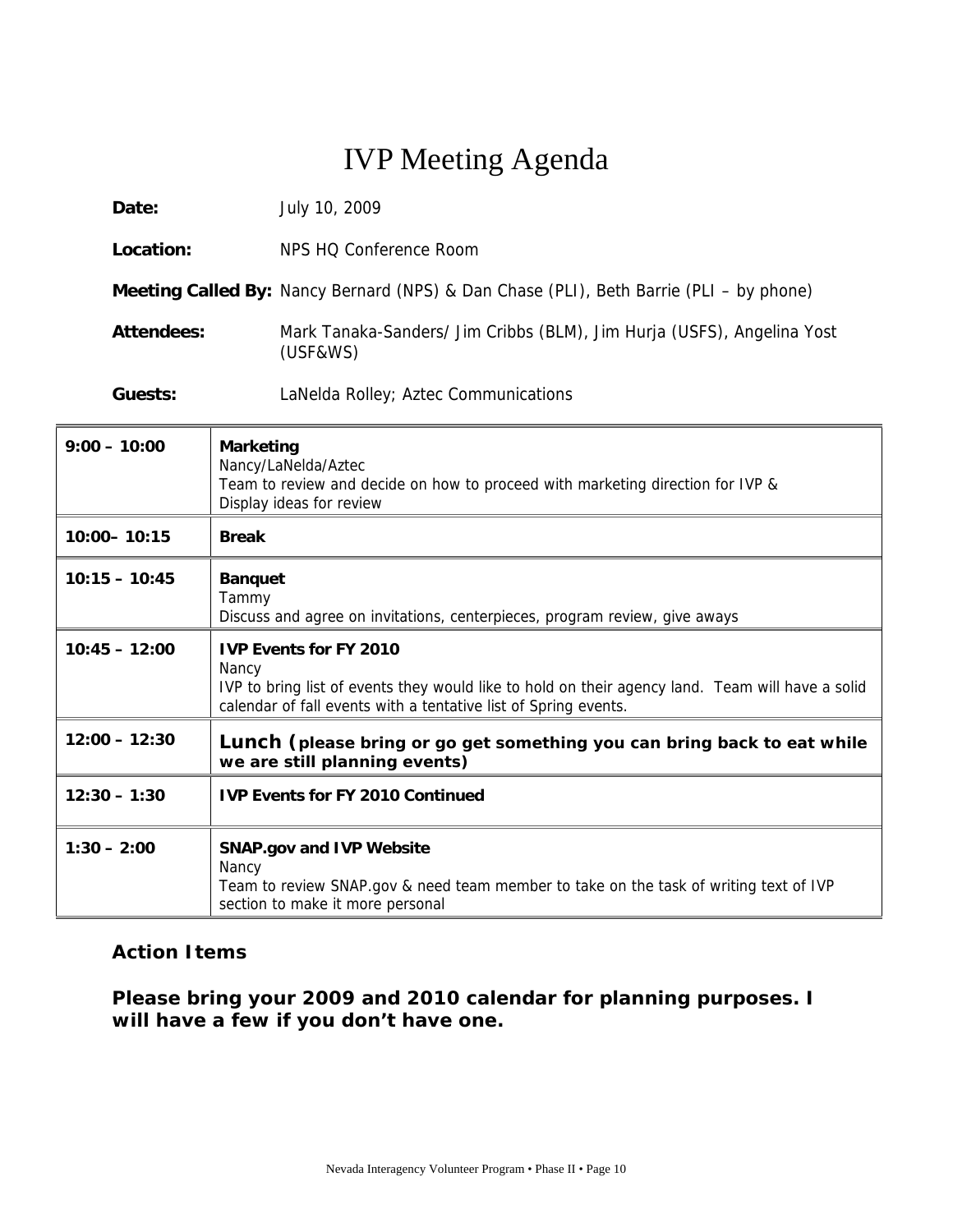| Date:<br>Location:<br><b>Attendees:</b><br>Guests: | August 13, 2009<br>NPS HQ Conference Room<br>Meeting Called By: Nancy Bernard (NPS) & Dan Chase (PLI), Beth Barrie (PLI - by phone)<br>Mark Tanaka-Sanders (BLM), Jim Hurja (USFS), Angelina Yost (USF&WS)<br>LaNelda Rolley; Aztec Communications |
|----------------------------------------------------|----------------------------------------------------------------------------------------------------------------------------------------------------------------------------------------------------------------------------------------------------|
| $9:00 - 9:30$                                      | <b>Marketing</b><br>Nancy/LaNelda/Aztec<br>Team to review and decide on how to proceed with marketing direction for IVP &<br>Display ideas for review                                                                                              |
| $9:30 - 10:00$                                     | <b>Banquet</b><br><b>Beth</b><br>Discuss and agree on entertainment (Elvis has left the building), Centerpieces (round two of<br>ideas), and update on the days happenings                                                                         |
| 10:00-10:15                                        | <b>Break</b>                                                                                                                                                                                                                                       |
| $10:15 - 10:45$                                    | <b>Corporate Outreach Portfolio</b><br><b>Beth</b><br>Review portfolio and discussion of sponsors for water, etc                                                                                                                                   |
| $10:45 - 11:05$                                    | <b>Annual Survey</b><br><b>Beth</b><br>Review and comment on Annual Survey text that will be sent out to volunteers                                                                                                                                |
| $11:05 - 11:25$                                    | <b>Event Feedback</b><br><b>Beth</b><br>Review and comment on Event Feedback text that will be given and/or sent out to volunteers<br>after an event for feedback of their experience                                                              |
| 11:25 - 11:45                                      | <b>SNAP.Gov write-up</b><br><b>Beth</b><br>Review and comment on the draft text for SNAP.gov IVP area                                                                                                                                              |
| $11:45 - 12:00$                                    | <b>Group Agreement Form</b><br>Beth and Nancy<br>Discuss and come to a consensus on how to use the group agreement forms                                                                                                                           |
| $12:00 - 1:00$                                     | Lunch                                                                                                                                                                                                                                              |
| $1:00 - 1:30$                                      | <b>SNPLMA - Round 11</b><br>Nancy and Beth<br>Discuss and agree if team should move forward with applying for Round 11                                                                                                                             |
| $1:30 - 2:00$                                      | <b>Fall Training</b><br><b>Beth</b><br>Brainstorm ideas for volunteer training in the fall                                                                                                                                                         |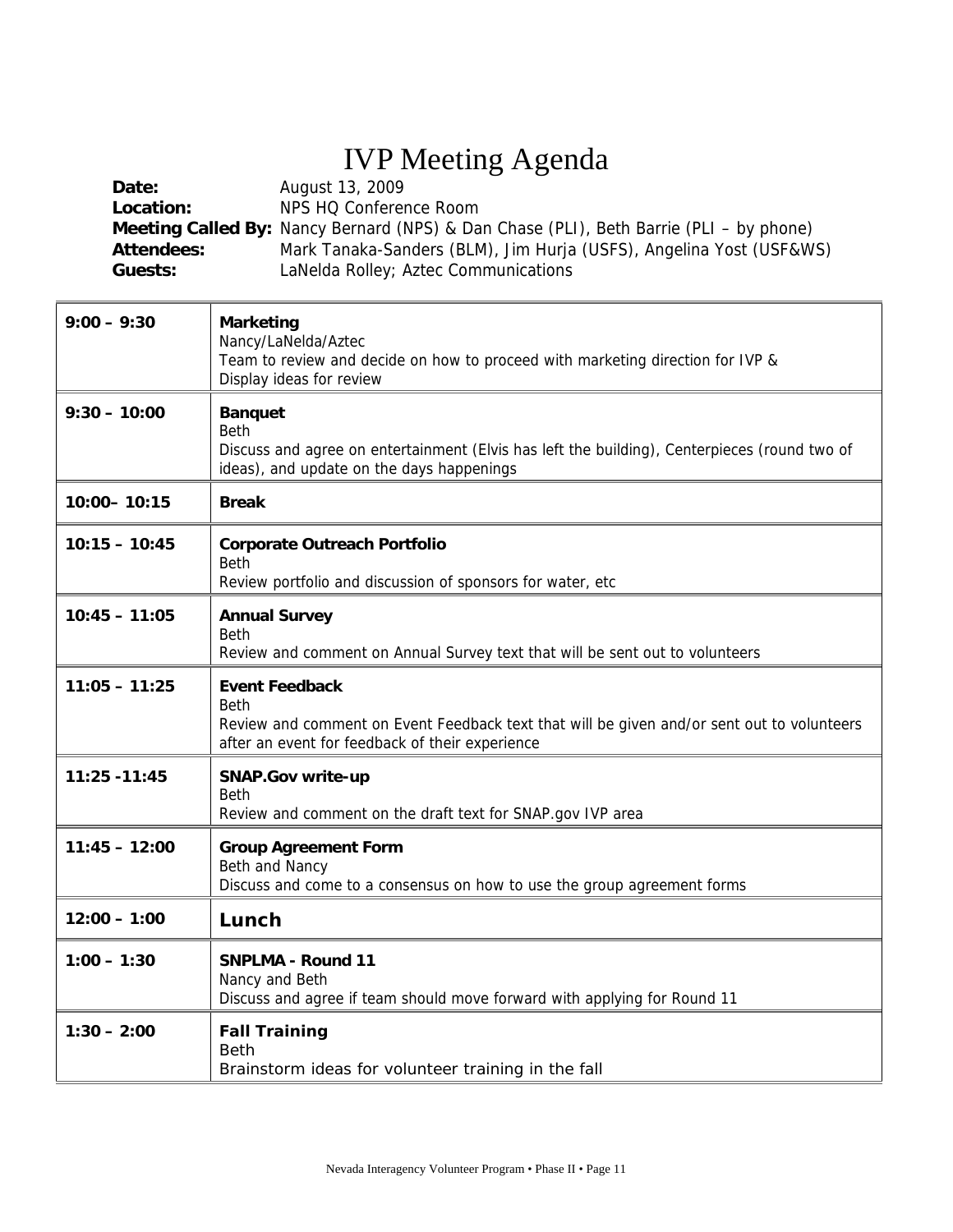| $2:00 - 2:15$ | Website<br><b>Beth</b><br>Review website event pages and comment                                                                                                                                                                                             |
|---------------|--------------------------------------------------------------------------------------------------------------------------------------------------------------------------------------------------------------------------------------------------------------|
| $2:15 - 2:30$ | <b>Volunteer Center of Southern Nevada</b><br><b>Beth</b><br>Should we post on the Volunteer Center of Southern Nevada website too?                                                                                                                          |
| $2:30 - 2:35$ | Food for November 14th FWS event<br><b>Beth</b><br>Team to discuss and come to an agreement on whether IVP provides food to the November<br>$14th$ event                                                                                                     |
| $2:35 - 3:00$ | Event Assistants/Leader Handbook and training<br>Beth/Dan<br>Review draft training agenda and handbook. Come to an agreement on what the next steps<br>arepossible review of materials and bring/send comments to Beth/Dan or discuss at our next<br>meeting |

**Action Items:**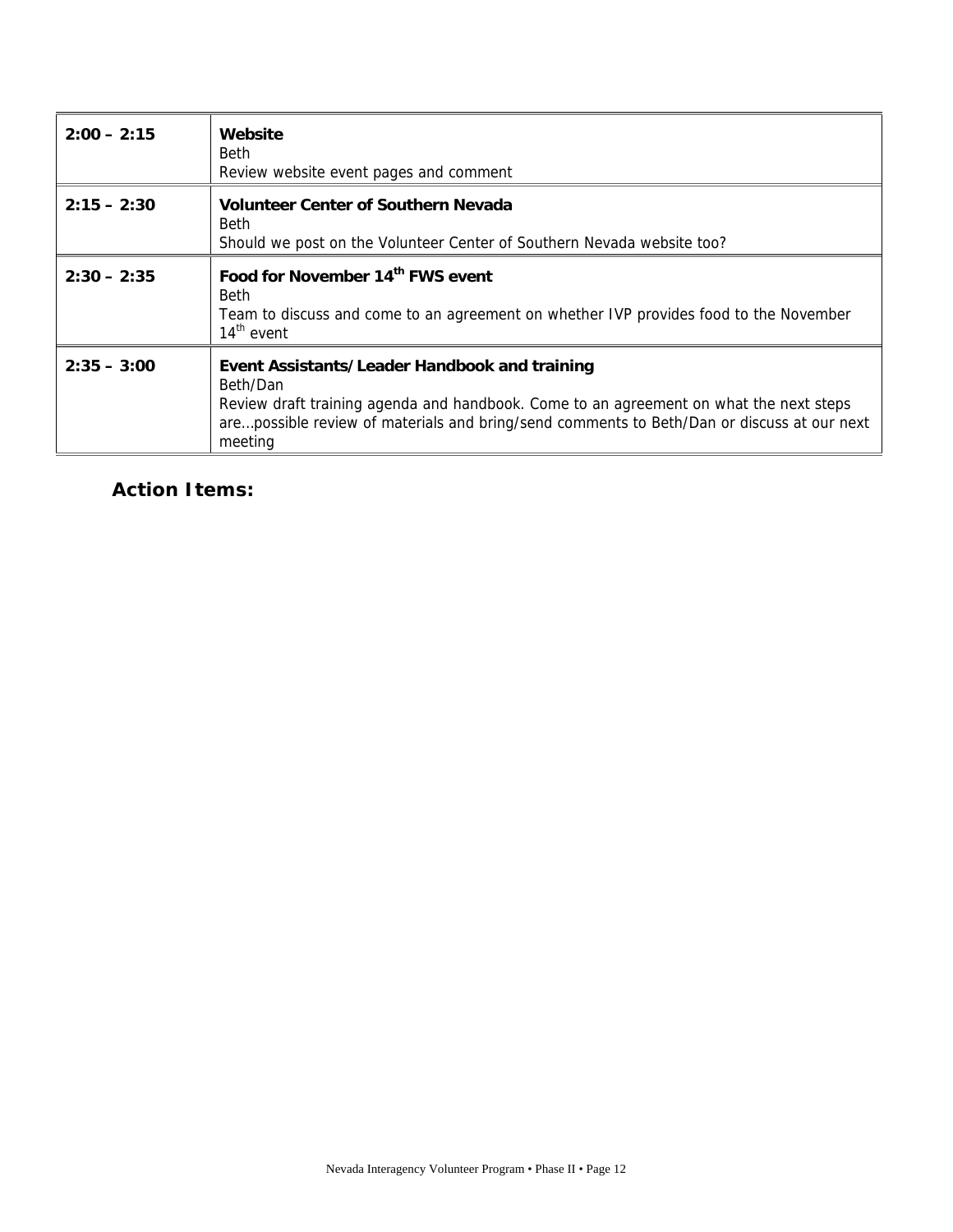| Date:<br>Location:<br><b>Attendees:</b><br>Guests: | August 27, 2009<br>RedB Rock - Conference Room<br>Meeting Called By: Nancy Bernard (NPS) & Dan Chase (PLI), Beth Barrie (PLI - by phone)<br>Mark Tanaka-Sanders & Jim Cribbs (BLM), Jim Hurja (USFS), Angelina<br>Yost (USF&WS)<br>LaNelda Rolley; Aztec Communications |
|----------------------------------------------------|-------------------------------------------------------------------------------------------------------------------------------------------------------------------------------------------------------------------------------------------------------------------------|
| $9:00 - 9:30$                                      | <b>Corporate Outreach</b><br>Heather<br>Update team on the corporate outreach folder. Team provide feedback on the changes<br>Heather made.                                                                                                                             |
| $9:30 - 10:00$                                     | <b>Banquet</b><br><b>Beth</b><br>Update team on the banquet                                                                                                                                                                                                             |
| 10:00-10:15                                        | <b>Break</b>                                                                                                                                                                                                                                                            |
| $10:15 - 10:20$                                    | <b>Federal Managers and Round 11</b><br>Nancy<br>Update team on meeting with Federal Managers                                                                                                                                                                           |
| $10:20 - 11:00$                                    | <b>Group Agreement Form</b><br>Dan<br>Team to agree on how the form should be filled out                                                                                                                                                                                |
| $11:00 - 11:15$                                    | <b>Event Assistant Training</b><br>Dan<br>Set date for event assistant training in November - Four volunteer coordinators need to attend                                                                                                                                |
| $11:15 - 11:30$                                    | <b>Wilderness Meeting Update</b><br><b>Beth</b><br>Update the team what happened at the Wilderness/Recreation Mtg                                                                                                                                                       |
| 11:30 - Noon                                       | September Event Calendar<br>Beth/Dan<br>Review what is happening in September regarding events                                                                                                                                                                          |
| $12:00 - 1:00$                                     | Lunch                                                                                                                                                                                                                                                                   |
| $1:00 - 2:00$                                      | <b>IVP Newsletter</b><br><b>Beth</b><br>Team provides information for the September newsletter                                                                                                                                                                          |
| $2:00 - 2:30$                                      | <b>Volunteer Center of Southern Nevada</b><br><b>Beth</b><br>Should we post on the Volunteer Center of Southern Nevada website too?                                                                                                                                     |
| $2:30 - 3:00$                                      | <b>Fall Training</b><br><b>Beth</b><br>Brainstorm ideas for volunteer training in the fall                                                                                                                                                                              |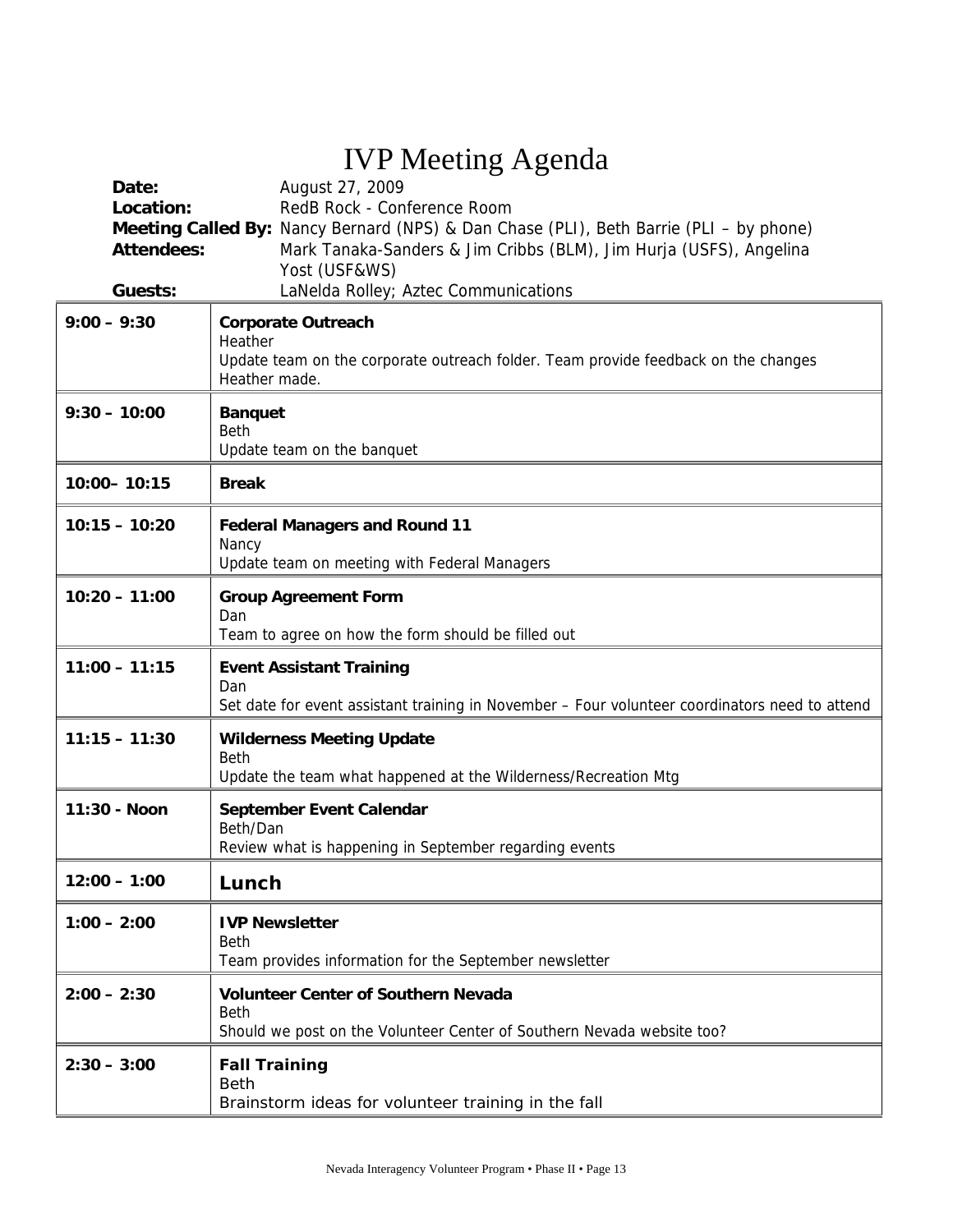### **Action Items:**

# IVP Meeting Agenda

| Date:             | September 10, 2009                                                                  |
|-------------------|-------------------------------------------------------------------------------------|
| Location:         | National Park Service - Conference Room                                             |
|                   | <b>Meeting Called By:</b> Nancy Bernard (NPS), Dan Chase (PLI), & Beth Barrie (PLI) |
| <b>Attendees:</b> | Mark Tanaka-Sanders & Jim Cribbs (BLM), Jim Hurja (USFS), Angelina                  |
|                   | Yost (USF&WS)                                                                       |

| $9:00 - 9:30$                      | <b>Round Table</b>                                                                                                                         |
|------------------------------------|--------------------------------------------------------------------------------------------------------------------------------------------|
|                                    | All<br>What is new with your volunteer program?                                                                                            |
| $9:30 - 10:00$                     | <b>Banquet</b><br><b>Beth</b><br>Update team on what is happening with the banquet? Also, hours for 20-99 categories and<br>100+ category. |
| $10:00 - 10:15$                    | <b>Break</b>                                                                                                                               |
| $10:15 - 11:00$                    | <b>Website &amp; Newsletter</b><br><b>Beth</b><br>View other examples of website calendars so to improve GON website                       |
| $11:00 - 11:30$                    | <b>Review Training and Events</b><br><b>Beth</b><br>Check to see that we are all in agreement with training and event calendar             |
| $11:30 - 11:45$<br>$11:45 - 12:00$ | <b>Update on M Peterson and C Ronning</b><br>Jim Cribbs<br><b>Update on J Holland</b><br>Nancy                                             |
| $12:00 - 1:00$                     | Lunch                                                                                                                                      |
| $1:00 - 3:00$                      | Round 11 - Discussion/ Core Ops<br>Nancy<br>Where do we go from here?                                                                      |

### **Action Items:**